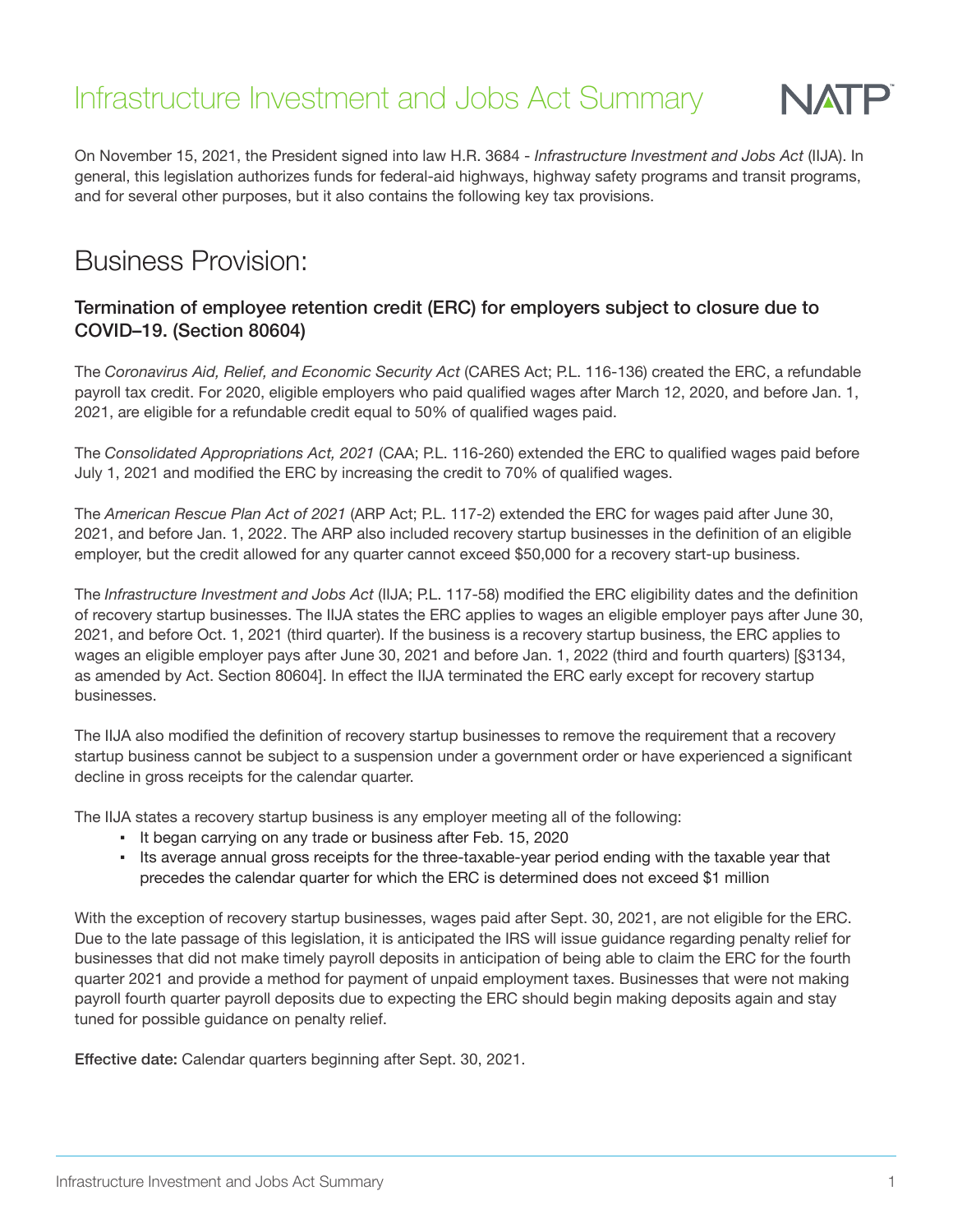## Individual Provisions:

#### Modification of automatic extension of certain deadlines for taxpayers affected by federally declared disasters (Section 80501)

Prior to the IIJA, for qualified taxpayers impacted by federally declared disasters, a mandatory 60-day deadline extension period applies beginning on the earliest date specified in the declaration and ending 60 days after the latest incident date in the declaration [§7508A(d)(1)]. This extension is in addition to or in conjunction with the upto-one-year discretionary extension period the IRS may provide under §7508A(a).

The IIJA modifies the following:

- When the automatic extension ends
- Which required acts are postponed
- Definition of disaster area
- How to handle multiple declarations relating to a disaster area

#### When the automatic extension ends

Section 7508A(d)(1) is amended and states that in determining the automatic extension period, the ending date is 60 days after the later of:

- The earliest incident date specified in the declaration, or
- The date such declaration was issued [§7508A(d)(1)(B)]

#### Which required acts are postponed

The IIJA explains the time-sensitive acts that are postponed. The IIJA provides that the 60-day mandatory extension period is disregarded in determining, in respect of any tax liability of a qualified taxpayer, whether any acts described in §7508(a)(1)(A) through §7508(a)(1)(F) were performed within the time prescribed, without regard to extension under any other provision of the Internal Revenue Code for periods after the date determined under §7508A(d)(1)(B).

The following acts are included:

- Filing any return of income, estate, gift, employment or excise tax
- Payment of any income, estate, gift, employment or excise tax or any installment or any other liability to the United States with respect to those taxes
- Filing a petition with the Tax Court or filing a notice of appeal from a decision of the Tax Court
- Allowance of a credit or a refund of any tax
- Filing a claim for credit or refund of any tax
- Bringing suit upon any such claim for credit or refund

#### Definition of disaster area

Prior to the IIJA, the disaster area was defined under §165(i)(5) as the area subsequently determined by the President of the United States to warrant assistance by the Federal Government under the *Robert T. Stafford Disaster Relief and Emergency Assistance Act* (Stafford Act). A federally declared disaster includes both a major disaster declared under section 401 of the Stafford Act and an emergency declared under section 501 of the Stafford Act.

The disaster area now refers to an area for which the President provides financial assistance under section 408 of the *Robert T. Stafford Disaster Relief and Emergency Assistance Act (42 U.S.C. 5174).*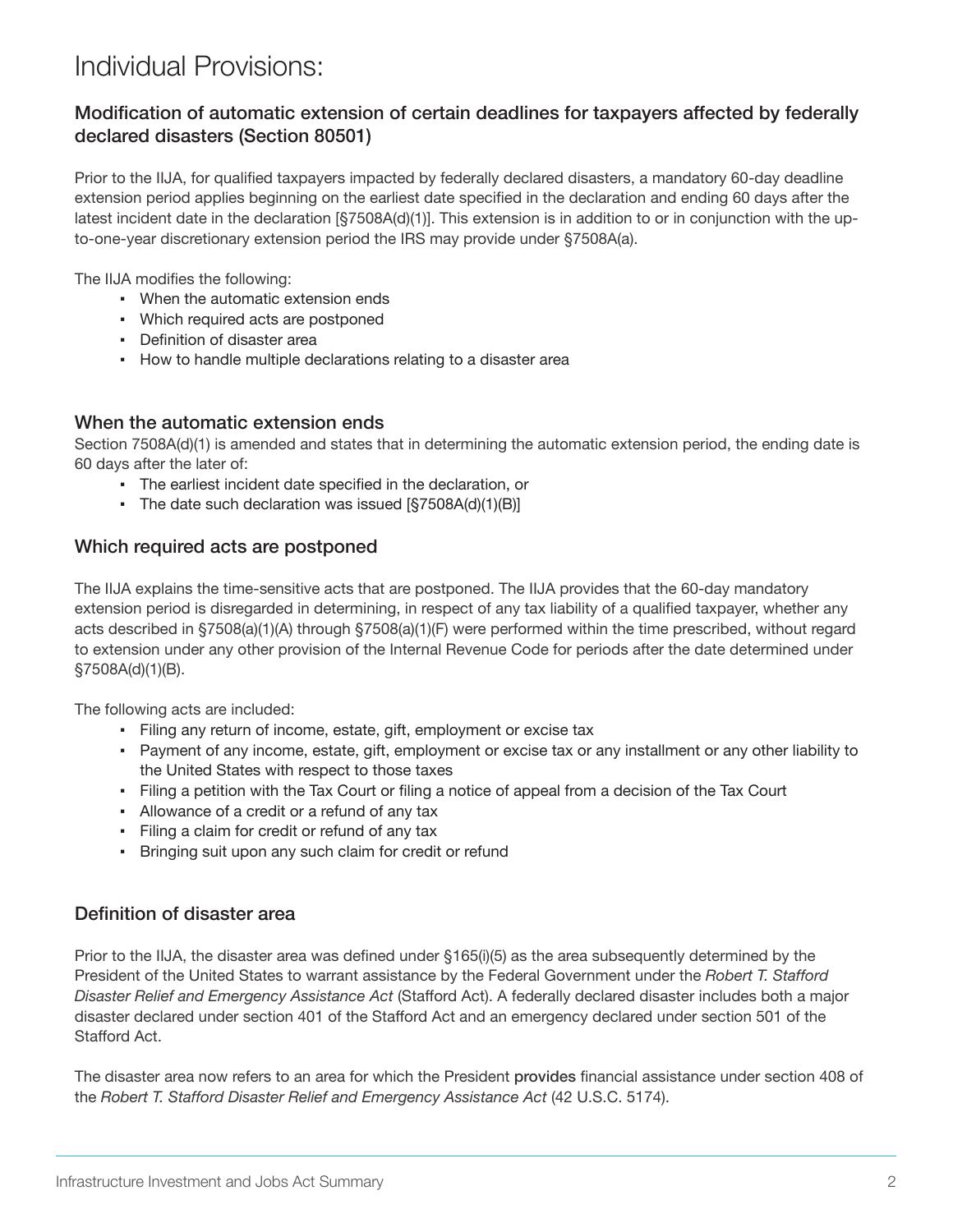#### Multiple declarations

The IIJA added this new provision, which applies when there are multiple declarations relating to a disaster area. For purposes of the automatic extension period, if multiple declarations relating to a disaster area are issued within a 60-day period, a separate period is determined under §7508A(d)(1) with respect to each such declaration [§7508A(d)(6)].

Effective date: Applicable to federally declared disasters declared after the date the IIJA was enacted.

#### Modification of rules for postponing certain acts for service in a combat zone or contingency operation (Section 80502)

Certain individuals are entitled to a combat zone extension. The period of extension applies to certain tax-related acts that are listed in §7508(a)(1). These acts include filing returns, paying tax and filing Tax Court petitions to name a few. This extension applies to individuals who are:

- Serving in the Armed Forces or in support of the Armed Forces, in a combat zone
- Deployed outside the U.S. and away from a permanent duty station while participating in a contingency operation or
- **Hospitalized due to injury received while serving under either of the above**

In addition to filing a petition with the Tax Court, the IIJA adds the act of filing a notice of appeal from a Tax Court decision. The language "filing a petition with the Tax Court" in the IIJA does not contain any limitations or modifiers, and so it is inferred the extension would cover any petition with the Tax Court. Any petition would cover such items as a petition to redetermine deficiency, petition for declaratory judgment, petition to review the determination at a collection due process hearing and others. The IIJA also adds the act of bringing suit by the U.S. to recover an erroneous refund.

Effective date: Any period for performing an act that has not expired before the date the IIJA was enacted.

#### Authority to postpone certain tax deadlines due to significant fires (Section 80504)

Under §7508A(a) the IRS can suspend filing and payment requirements for taxpayers affected by federally declared disasters, or terroristic or military actions.

The IIJA amends §7508A to add significant fire to the list of events that allow the IRS to suspend filing and payment requirements.

A significant fire is any fire for which assistance is provided under section 420 of the *Robert T Stafford Disaster Relief and Emergency Assistance Act*.

Effective date: Applicable to fires for which assistance is provided after the date the IIJA was enacted.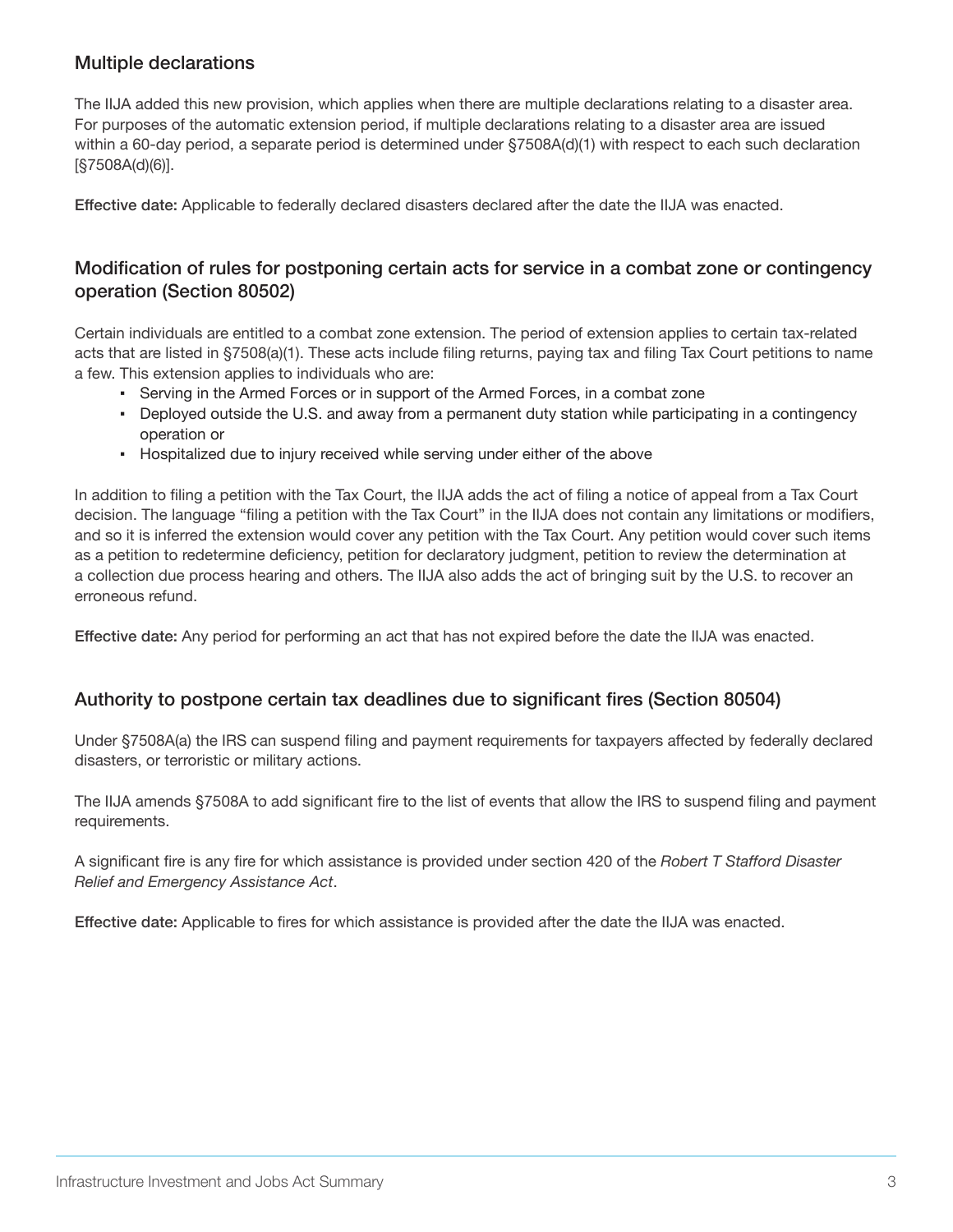## Information Reporting Provisions:

#### Information reporting for brokers and digital assets (Section 80603)

The IIJA adds new information reporting requirements for brokers and digital assets regarding the following:

- Sales of digital assets
- Broker-to-broker transfers of covered securities, including digital assets
- Broker transfers of digital assets not otherwise subject to reporting
- Digital assets treated as cash

#### Sales of digital assets

Currently, brokers (dealers) must file Form 1099-B, *Proceeds From Broker and Barter Exchange Transactions*, showing the name and address of each customer, with details regarding gross proceeds and other information the IRS may require with respect to such business [§6045(a)]. Additional information must be reported as well for covered securities, including the cost or other basis (adjusted basis) of such security [§6045(g)]. A covered security is any specified security acquired after a certain date, and a specified security most commonly includes any share of stock in a corporation. For example, a covered security includes stock acquired for cash after 2010 [§6045(g)(3)].

The IIJA requires brokers to report sales of digital assets, including the adjusted basis of such assets, on information returns and statements furnished to customers.

- The definition of a broker is expanded to include any person who (for consideration) is responsible for regularly providing any service effectuating transfers of digital assets on behalf of another person [§6045(c)(1)(D)].
- **•** The term specified security is expanded to include any digital asset acquired after 2022  $[\text{\{§6045(g)(3)(B)(iv)}]$ .
- The term digital asset means any digital representation of value that is recorded on a cryptographically secured distributed ledger or any similar technology as specified by the IRS [§6045(g)(3)(D)].

Effective date: For returns required to be filed, and statements required to be furnished, after Dec. 31, 2023.

#### Broker-to-broker transfers of covered securities, including digital assets

Before 2024, any broker transferring custody of a security that is a covered security to another broker must give the other broker a written transfer statement including specific information required in the regulations, such as the type of security and the security's adjusted basis and original acquisition date [§6045A(a)].

The IIJA requires any broker as defined in §6045(c)(1) transferring custody of a covered security as defined in §6045(g)(3), including a digital asset as defined in §6045(g)(3)(D), to another broker to give the other broker a written transfer statement including the same information required before 2024.

Effective date: For statements required to be furnished after Dec. 31, 2023.